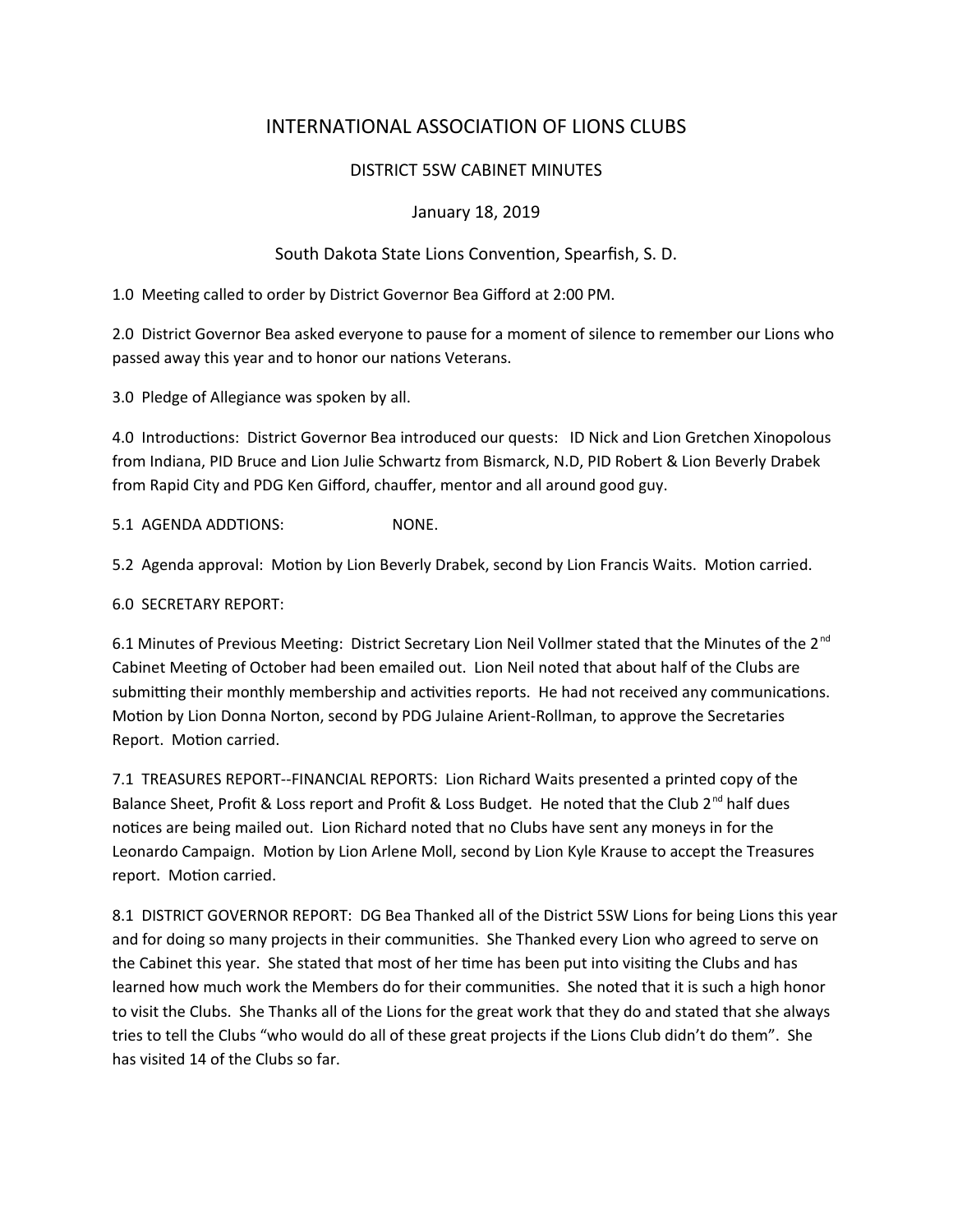She spoke about the 2021 MD5 Youth Exchange Camp. Lion Nathan Chicoine is the Chairperson and has reserved the Storm Mountain Methodist Church Camp west of Rapid City. Darrell Moll spoke highly of this Camp. DG Bea has asked Lion Nathan to get a written contract for her to sign.

DG Bea was very happy to introduce Lion Laquita Schokley from the Lemmon Lions Club. She is the Publisher of our newly resurrected 5SW Lions Newsletter. She stated that, last Fall, the SD Lions Foundation had talked about publishing a State Wide Newsletter. PDGs Tim Brown and Charles Edwards had told DG Bea about Lion Schokley, that she was the Owner/Editor/Publisher of the Dakota Herald Newspaper in Lemmon and that she might be able to work with us in getting a Newsletter published again. DG Bea stated that she spoke to Laquita during her Club visitation to Lemmon and found that she was interested in helping us. So, the decision by the District Leadership Team was made to go that way. We are all very happy to see the Newsletter again. DG Bea reported that Lion Neil Vollmer is acting as the editor (Secretarys evaluation comment0) and material is to be sent to him to be considered for the Newsletters. We propose to publish a Newsletter every other month. But the next one is planned for February, following the State Convention.

DG Bea offered an update on the Wisconsin Lions Mission Team coming into SD onto the Pine Ridge Reservation for eye screening and providing eye glasses. On first hearing of this , DG Bea contacted Lions Jan and Tom Endes to be our local coordinators. She thanked them for doing so. The screening was done this past Fall and eyeglasses will be arriving soon. DG Bea stated that the Wisconsin Lions had contacted the SD Lions Foundation prior to making their trip. As it is not legal for us to use our own glasses within SD, the Wisconsin Lions could do so on the Reservations, thus the project started. 490 School age children were screened with 190 referrals. Screening was done at 4 Schools in and around Pine Ridge in 2 days. Lion Jan stated that they brought 4 Lions with them to do the screening. Lion Jan noted that the screening equipment, which they used, was very similar to what our SD Foundation has.

#### 9.0 CABINET COMMITTEE REPORTS

9.1 ADMINISTRATIVE COMMITTEE---DGE Linda Vollmer presented the reports that she had received.

GMT (GLOBAL MEMBERSHIP TEAM CHAIR)---PCC Ken Wetz reported that 5SWs membership count on July 1, 2018 was 806 and that, on December 31, the count is 763. Only 3 Clubs have had a net growth for this year. 18 Clubs have fewer Members now compared to July 1. Our Clubs have added 21 New Members, BUT, they have dropped 64. He observed that, if we continue to loose Members, we will, obviously have less dollars to run our District and we will, at some future point, be looking at increasing our dues. He challenges all Lions to invite someone to become a New Lions Club Member. Lion Ken stated that he conducted a Guiding Lion workshop in Rapid City recently and that he is planning on doing another one in the eastern part of our District. Information as to the what , when and where will be emailed to the Club Secretaries.

GST (GLOBAL SERVICED TEAM CHAIR)---PDG Tim Brown reported that he invited all District Clubs to a work day at a Rapid City Non Profit this past Fall. He has a goal of contacting each Club quarterly to visit about their Service Projects. He will be introducing District Clubs to some easy recycling projects, ie, prescription bottles, used US Postage Stamps and can pull tabs. Pull tabs can be recycled thru Ronald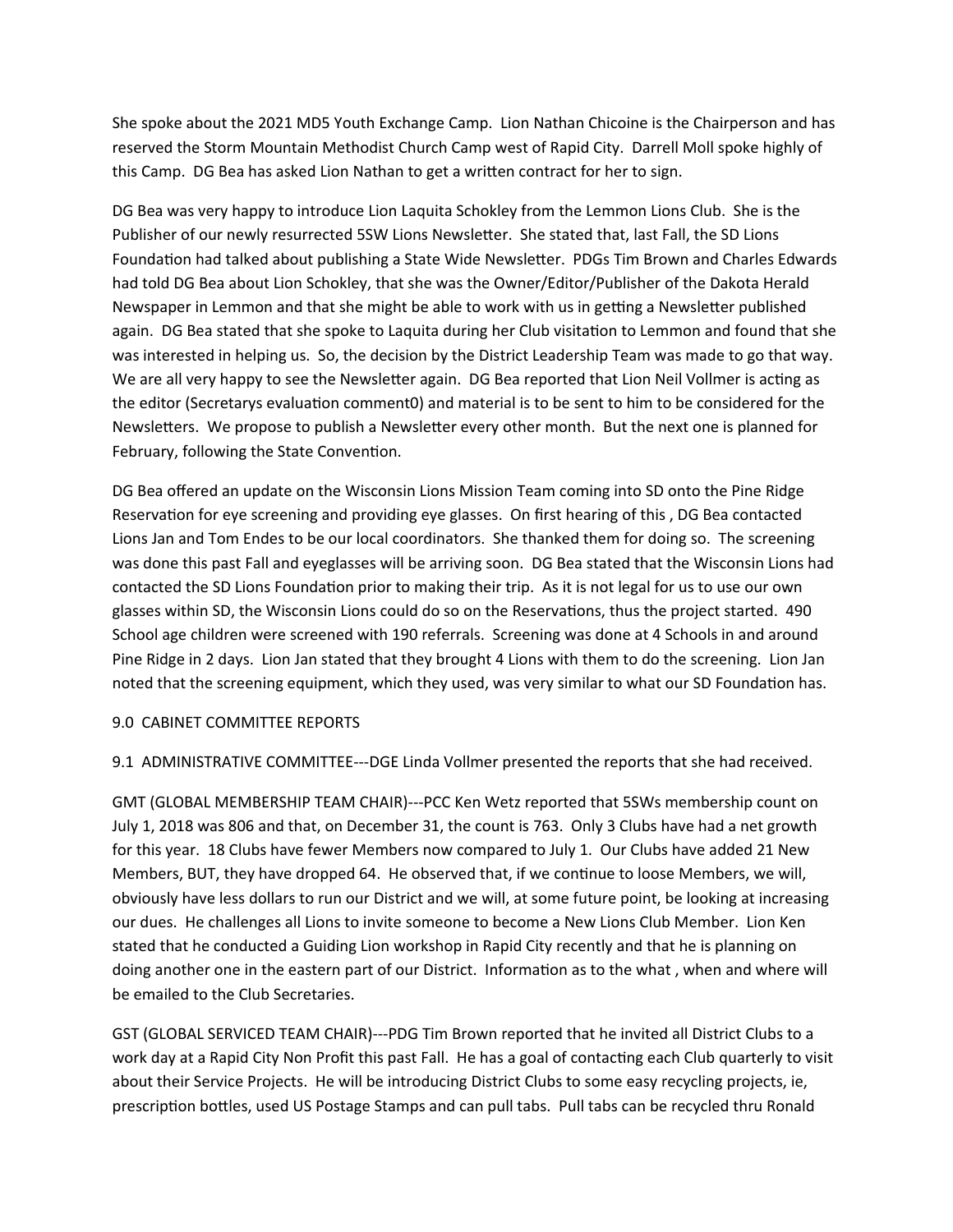McDonald Houses. He will be providing Clubs with the info on the stamps and prescription bottles. In his contacts with Clubs, he is stressing the importance of Clubs reporting their Service Projects on their monthly Activity Reports. This information is desired by Lions International and is helpful for the District in the Club of the Year contest.

WEB PAGE—PDG Ted Pukas reminds Clubs that the Web page is there for their use and he is willing to post information. Simply send your info to Lion Ted and he will post it. Contact Cabinet Secretary Neil for Lion Teds email address.

9.2 SERVICE COMMITTEE---1<sup>st</sup> VDGE Richard Waits reported summaries as follows:

 PUBLIC RELATIONS/NEWSLETTER—Lion Neil Vollmer stated that he has done nothing in the Public Relations area. But, that lots has happened in the Newsletter area. And, that this has already been covered elsewhere.

ENVIRONMENTAL—Chair Lion Ken Miller reported on the very informative and educational tour at the Sanford Underground Lab. He noted that much of the information was on the Neutrino experiment that is upcoming. He will plan a tour for this October and asked for suggestions and ideas from Lions.

LEADER DOG—Lion Donna Wetz reported that 16 Lions Clubs and 1 Leo Club, the Custer Club, have made a contribution for the operating expenses at Leader Dog this year. These have amounted to \$4,468. Lion Donna again offered to make Club visits in order to praise the work of Leader Dog.

9.3 REGION CHAIR---Lion James Treloar filed his report with the Secretary. Highlights are: All 7 of the Zone Chairpersons were contacted and gave him reports. Some Zones are more active than others, but overall, he is happy with the Zone Chairs efforts. One general report was that the Clubs seem to be having a hard time finding young people to join Lions. One Zone Chair reported that 3 of her Clubs need Mentors assigned to them to help them get revitalized.

10.0 OLD BUSINESS:

10.1 2021 MD5 Youth Exchange Camp: Report given earlier.

1 addition was to inform Clubs that the Multiple District offers 2-\$1500 Scholarships to MD5 Youth to attend an International Youth Exchange Camp in some other part of the World. It was reported that, this year, there were 5 applicants and that a Newell Leo Club Member has received 1 of the Scholarships. Clubs are encouraged to promote this opportunity to Youth in their Community.

10.2 5SW SD Lions Foundation vacancies: There are 2 vacancies and there are 2 Candidates.

10.3 5SW Dakota Lions Sight & Health Vacancies: 1 vacancy and no one has responded.

11.0 NEW BUSINESS:

11.1 Fall Rally 2019 Report: Lion Linda Vollmer reminded us that the Fall Rally will be held in Mobridge. It is being done as a Zone Project. At the February Mobridge Lions Club Meeting, a Zone Meeting will be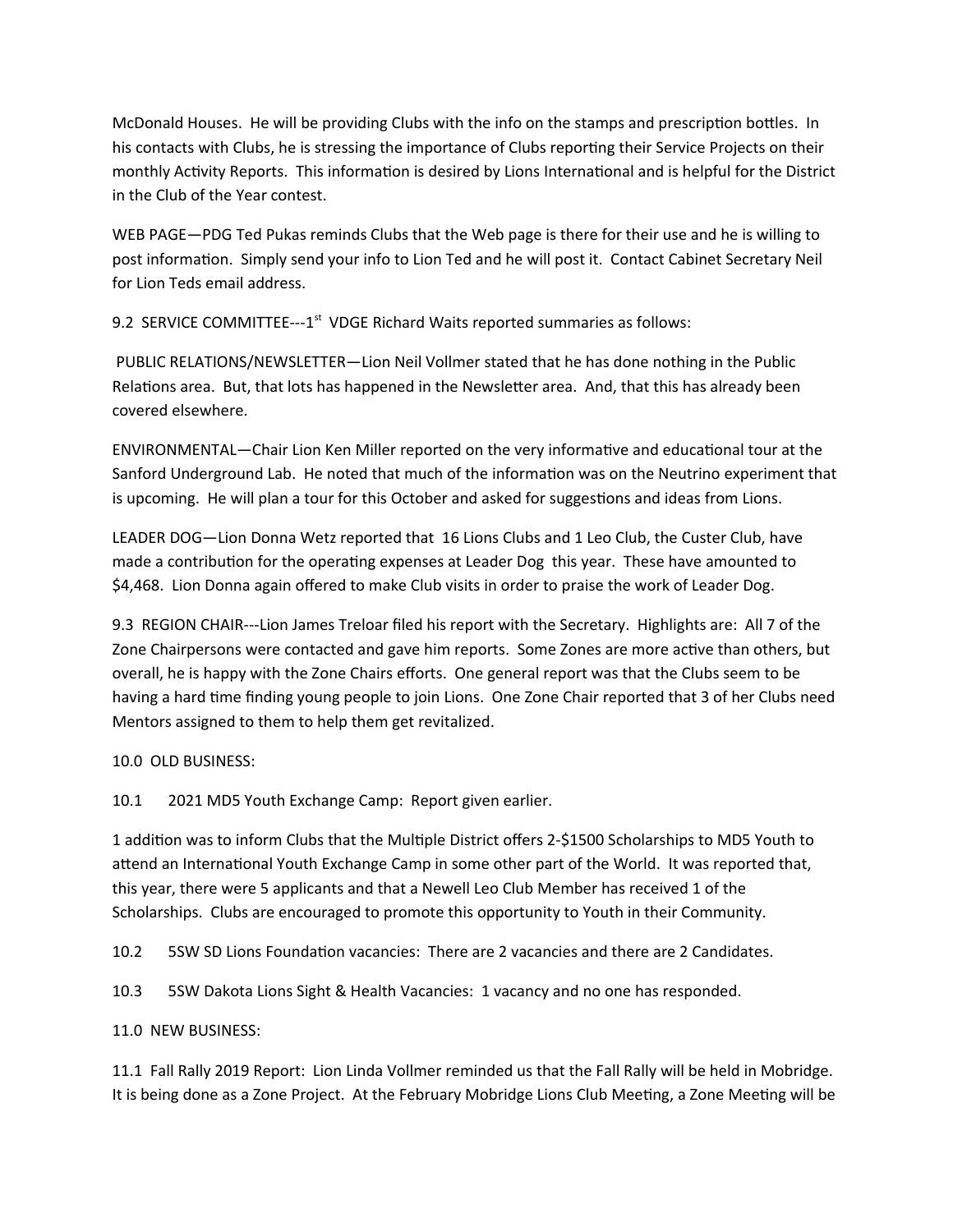held also with plans for the Rally being worked on. DGE Linda will be attending. The Rally dates are October 4 & 5. Location is the Windjammer Hotel on the west edge of Mobridge.

11.2 S. D. Lions Foundation Report: Foundation Executive Jennifer Sigette proudly stated that the Lions screened over 25,000 kids this past Lions year. She expects to screen over 40,000 this year. Segette announced that the date for the Lions Day at the S.D. State Legislature this year is March  $6<sup>th</sup>$ . Lions are encouraged to join the Foundation at Pierre that day, wear their vests and bring their banners. She also reported that 2 applications have been received to fill the 2 5SW Board vacancies.

11.3 Dakota Lions Sight & Health report: Lion Colin Keeler presented a great report on the Sight & Health Board. In the 2017-2018 Lions year, there were 686 donors. From them, 909 corneas were transplanted and 126 Tissue donations were made. So far this Lions year, 2018-2019, there have been 375 donors with 404 corneas received and 73 tissue donations. The organization has had and passed 2 National Inspections this year and they are very proud of that. They have been able to add more participating Physicians to their group. CEO Marci Dimond has been elected President of a national organ retrieval organization. Congratulations, Marci.

11.4 Future District Officers: Taken care of at Fall Rally. Also, DG Bea reminded SW Lions that we need to continue seeking future Leaders, especially our next Vice District Governor Elect, which will be elected at this Fall Rally.

11.5 Legislative Day—Reported earlier.

11.6 Facebook: Reported under Administrative Committee Report.

11.7 Future State Lions Conventions: DG Bea noted that changing the State Convention to the Fall was discussed at the Fall Rally. At that time, the Cabinet voted to change the State Convention to September/October time period. This will be further discussed at tomorrows District Business Meeting. A resolution would need to come forth at the Business meeting in order to continue with the plans to make a change.

12.0 Future Dates:

2019 MD 5 Convention, May 23-25, 2019, Prince Albert, Sask.

2019 Lions International Convention, July 5-9, 2019, Milan, Italy

2019 SW Fall Rally, October 4-5, Mobridge

2019 SE Fall Forum, September 27-28, Sioux Falls

2019 USA-CANADA Forum, Sept. 19-21, Spokane, Wa.

2020 State Lions Convention, January 17-18, Watertown